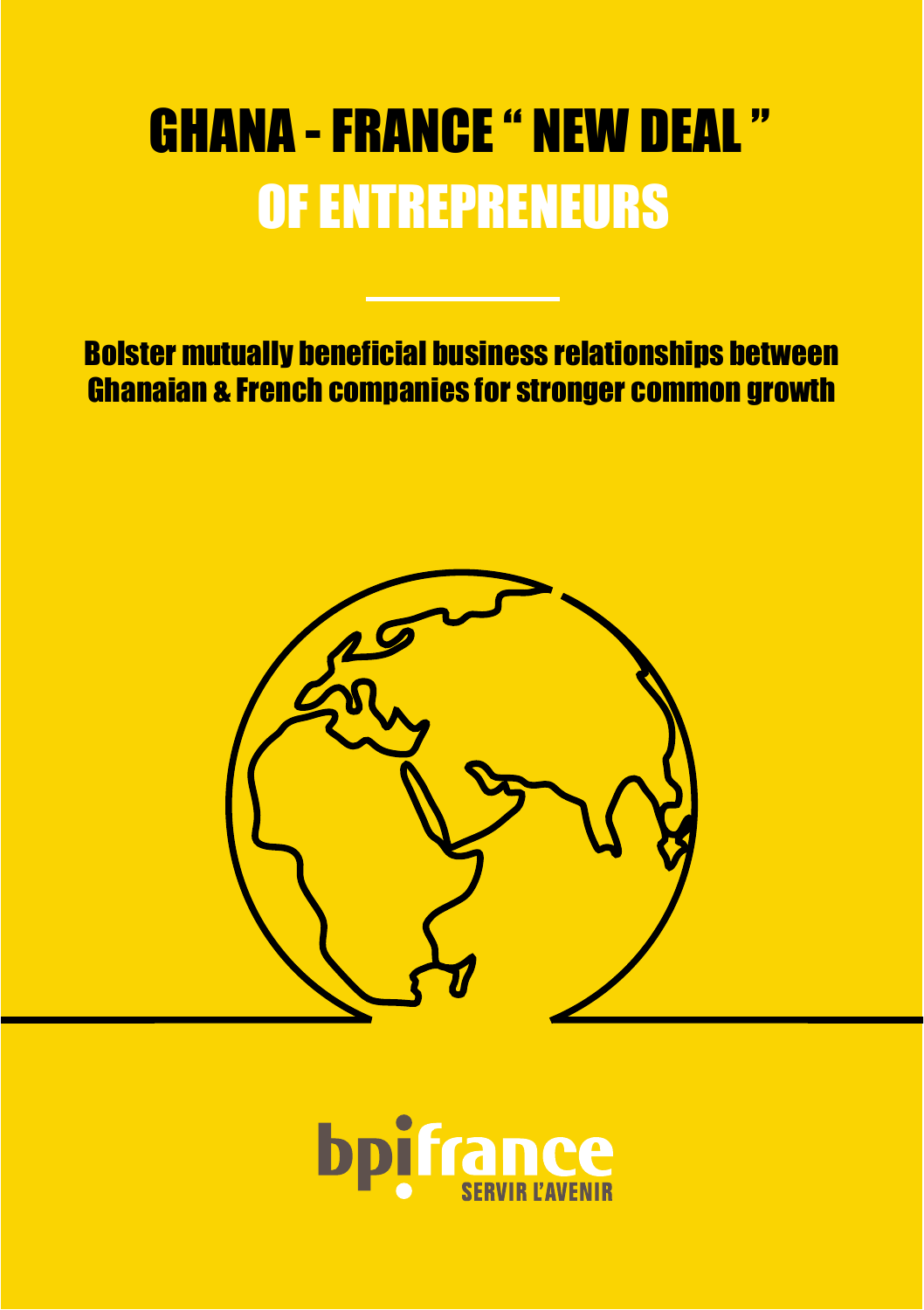#### **Bnifrance** The French Public Invesment Bank

**Bpifrance** is the French Public Investment Bank, a subsidiary of France's Caisse des Dépôts.

In France, **Bpifrance**'s mandate is to support French companies, from start-ups to large listed groups, in their development at a national and international scale.

In Africa, from Rabat to Johannesburg, from Dakar to Nairobi, **Bpifrance** is the trusted partner of African economic operators (SMEs, Mid-Size, Large Groups).

## A unique interface with France's economic fabric and know-how

In order to strengthen the partnership between France and Ghana and develop new business relationships, **Bpifrance**, in close collaboration with the members of the *Team France Export* \*:

- **Supports** Ghanaian companies and public actors in identifying French partners who can meet their needs ;
- **Finances and quarantees** the purchase of equipment and services at preferential terms.

#### "We aim at strengthening the partnership between French and African companies. A balanced and long-term partnership, for sustainable and inclusive growth"

*Franck Riester Delegate Minister to the Minister for Europe and Foreign Affairs, in charge of Foreign Trade and Attractiveness*

#### A trusted financial partner by your side to respond effectively to your needs

**Bpifrance** builds upon 48 regional offices in France and 9 abroad, including 3 in Africa.

Benefit from a unique network rooted in France's regions, which allows to connect ecosystems, companies, investors and support structures between Ghana and France.







## Identify French partners and finance your equipment and service needs

Finance a purchase of equipment or service from companies located in France, formalized by a commercial contract.

#### **CLIENTS**

Private companies (SMEs, Mid-Size, Large Groups) or public and semi-public buyers (ministries, agencies)

#### **AMOUNT** From  $\epsilon$  1m to  $\epsilon$  25m

as a lender alone Up to € 75m in banking pool

#### **MATURITY**

From 2 to 10 years

**For more information,** please contact the **Bpifrance** office in Abidjan.

*\* The Team France Export (TFE) unites solutions offered by CCI International, Business France and Bpifrance in close cooperation with France's Regions, to support French companies in their international development efforts.*